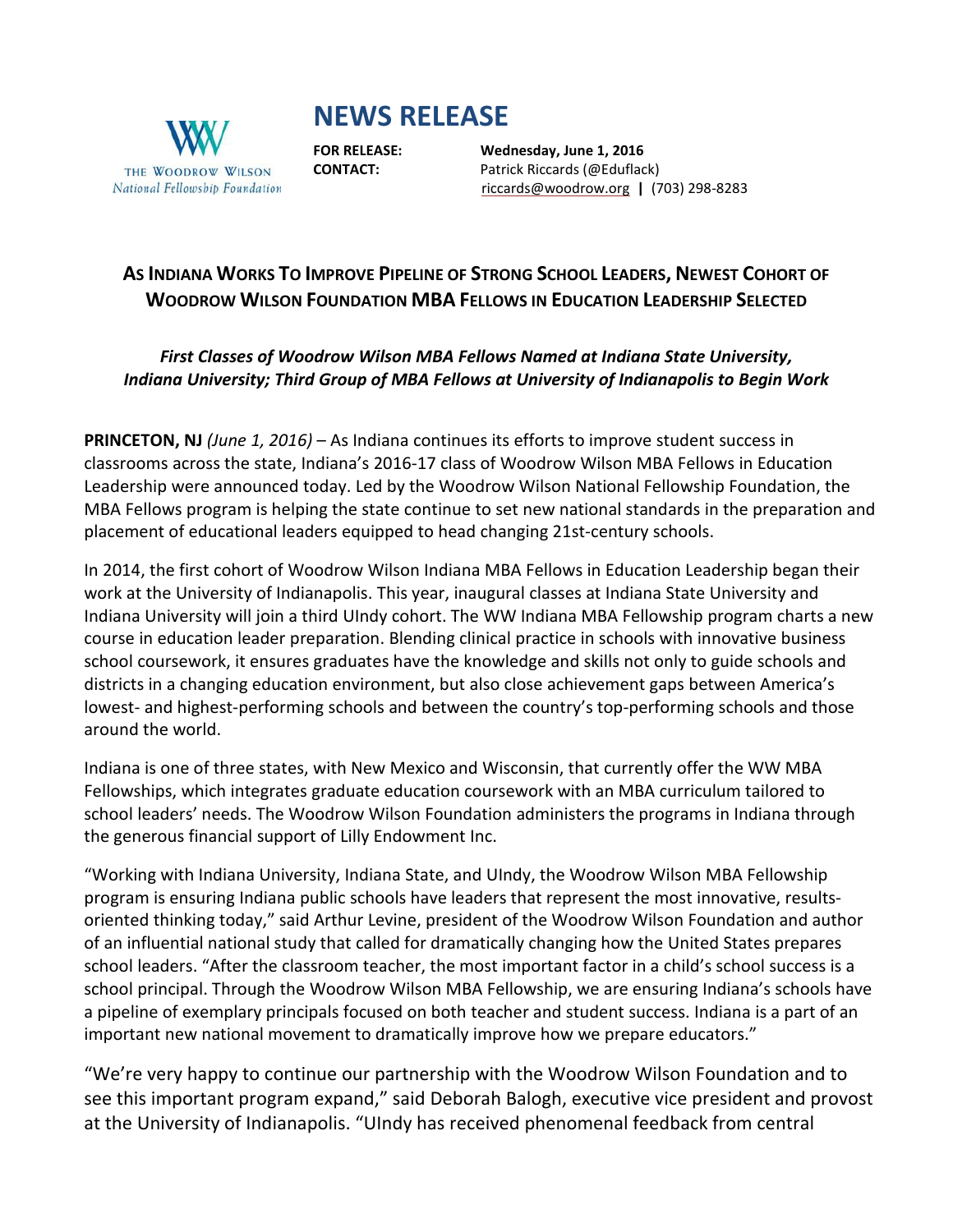Indiana school districts that were seeking exactly this sort of opportunity to cultivate new leaders."

"The collaboration of the faculty in business and education to develop this outstanding program is very exciting; I am confident this program will provide quality leaders for Indiana's public schools," said Brien Smith, dean of the Scott College of Business at Indiana State University. Kandi Hill-Clarke, dean of the Bayh College of Education at Indiana State added, "Preparing quality teachers and educational leaders has always been at the center of ISU's mission, a fact made more meaningful as the University celebrates its Sesquicentennial anniversary. This exciting program provides a unique opportunity for us to continue that effort by building on the strength of the faculty of our two colleges to prepare the next generation of school leaders."

"This has been one of the most interesting and fun projects to work on because it has really challenged us to think about how we educate educators," said Idalene "Idie" Kesner, dean of the Kelley School of Business at Indiana University and the Frank P. Popoff Chair of Strategic Management. "We developed a creative curriculum that applies business and management practices designed to inspire teachers and students. It's very gratifying to know that our first cohort will be starting soon."

The Woodrow Wilson MBA Fellowship in Education Leadership recruits and prepares experienced educators who take a full year of executive-style MBA courses. The program is offered through the business schools at partner universities and is equivalent in rigor to traditional MBA programs and it benefits from their rigorous MBA programs. It is designed to prepare leaders who will create school cultures to drive innovation, expand the use of analytics and evidence-based practices, raise student performance to international levels, and improve the quality of school systems and teaching over time. Indiana and Wisconsin were the first two states to embrace this new approach to school leadership, with New Mexico joining in 2015.

Each Fellow is selected from a highly competitive pool of nominees. Unlike programs that recruit career changers from other fields to work in schools, the WW MBA Fellowship requires that candidates be current educators who are nominated by Indiana school districts or charter schools. In this "business to business" model, districts must nominate candidates before they can apply, and must agree to participate in certain aspects of the program if their nominee is selected.

Fellows are selected based on, among other things, key competencies of effective leaders. Each receives a Fellowship stipend that covers tuition and materials for the MBA program, along with executive coaching. In exchange, Fellows commit to serve in leadership roles in identified districts/schools for at least three years.

A full list of the 62 individuals named 2016–17 Indiana MBA in Education Leadership Fellows class follows. The university partner programs work with school district partners to develop partnerships that will sustain clinical placements (in-school learning arrangements) and mentoring opportunities for WW MBA Fellows.

The Indiana MBA efforts build on the successful efforts of the Woodrow Wilson Indiana Teaching Fellowship program – offered at Ball State University, Indiana University-Purdue University Indianapolis, Purdue University, University of Indianapolis, and Valparaiso University. The highly competitive Teaching Fellowship program recruits both recent graduates and career changers with strong backgrounds in science, technology, engineering, and math—the STEM fields—and prepares them specifically to teach in high-need secondary schools.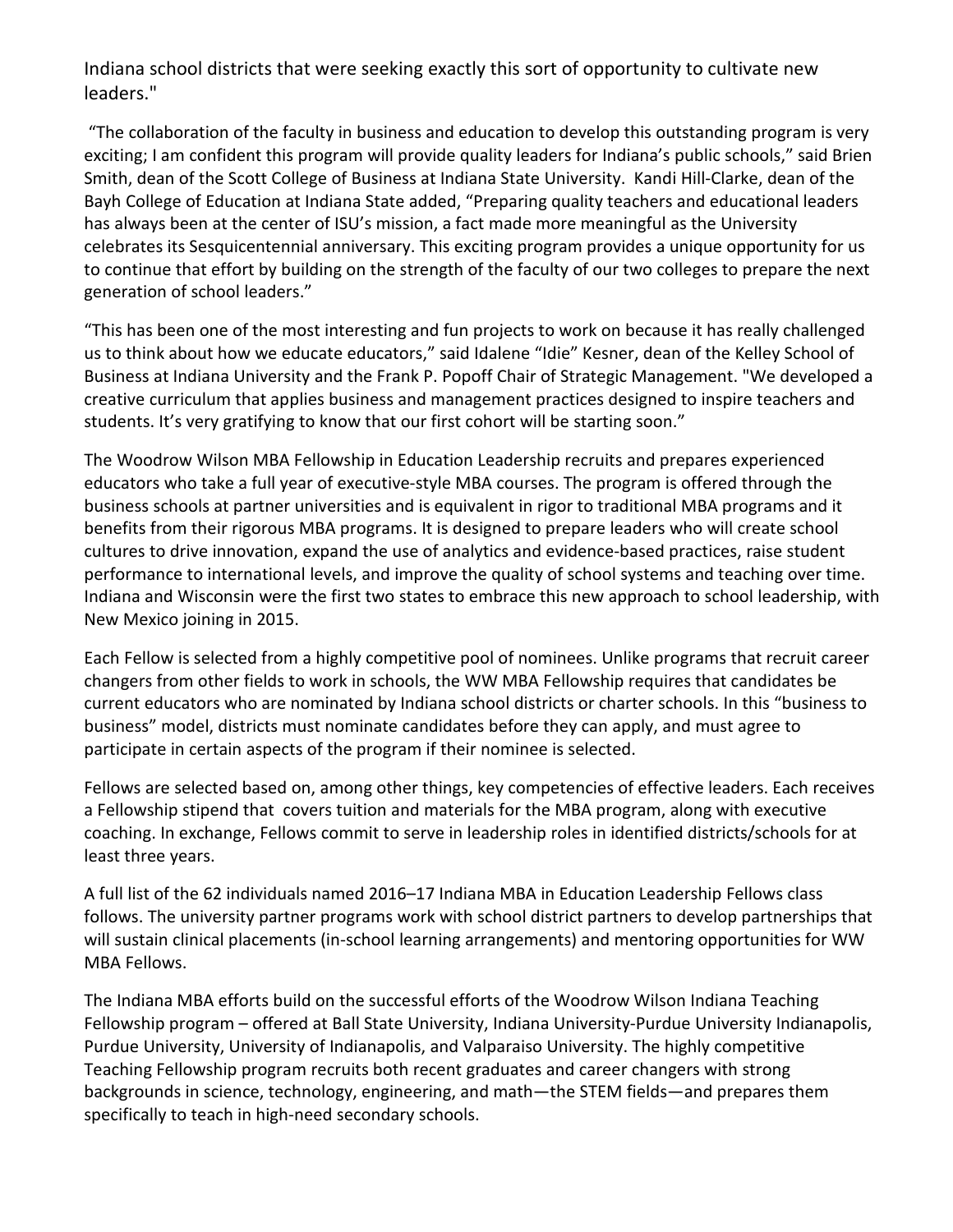Visit http://woodrow.org/fellowships/ww-ed-mba/indiana/ to learn more about the Foundation's work in school leadership preparation in Indiana.

#### ###

#### **About the Woodrow Wilson National Fellowship Foundation**

Founded in 1945, the Woodrow Wilson National Fellowship Foundation [\(www.woodrow.org\)](http://www.woodrow.org/) identifies and develops the nation's best minds to meet its most critical challenges. The Foundation supports its Fellows as the next generation of leaders shaping American society.

#### **About Indiana State University**

Indiana State University [\(http://www.indstate.edu\)](http://www.indstate.edu/) is a Public, Doctoral/Research University located in Terre Haute, IN, approximately one hour west of Indianapolis. The University enrolls over 13,000 students in over 100 majors. The University has consistently been ranked by *Princeton Review* as one of the "Best in the Midwest." ISU is a consistent member of the *U.S. President's Higher Education Community Service Honor Roll* and has been named the national's Non-Profit Leadership Campus of the Year. *Washington Monthly* ranks ISU #1 in community service and #3 in service learning. *Forbes Magazine* has identified Indiana State University as the most affordable University in the state and ranks ISU as one of the nation's best colleges that emphasizes quality as well as value.

#### *The MBA and Education Leadership Preparation at Indiana State University*

Both the *Princeton Review* and *US News* recognize the Scott College of Business as one of the top business schools in the nation. The **MBA degree** was praised by the *Princeton Review* for small classes, great teachers, and an affordable tuition. The Scott College of Business is accredited by AACSB, the highest achievement for business schools and the hallmark of excellence in management education. Educator Preparation has been at the core of ISU's mission for 150 years. Today, the Bayh College of Education continues that great tradition. The College is accredited by the National Council for the Accreditation of Teacher Education and the Indiana Department of Education. The College's **educational administration program** has been recognized for its scholar/practitioner approach to preparing building level and district level educational leaders.

#### **About Indiana University**

Indiana University Bloomington is the flagship residential, doctoral-extensive campus of Indiana University. Its mission is to create, disseminate, preserve, and apply knowledge. It does so through its commitments to cutting-edge research, scholarship, arts, and creative activity; to challenging and inspired undergraduate, graduate, professional, and lifelong education; to culturally diverse and international educational programs and communities; to first-rate library and museum collections; to economic development in the state and region; and to meaningful experiences outside the classroom. The Bloomington campus is committed to full diversity, academic freedom, and meeting the changing educational and research needs of the state, the nation, and the world.

#### **About the University of Indianapolis**

Since 1902, the University of Indianapolis has been committed to education for service. Today, 5,400 students are enrolled in respected undergraduate, masters and doctoral programs in the health sciences, arts, sciences, business, education and engineering, with an average class size of 17 providing a student-centric interdisciplinary and experiential learning environment. Located minutes from downtown, UIndy is a community anchor, elevating quality of life for all while connecting students with the internships, culture, recreation and community service opportunities available in a vibrant metropolitan atmosphere. The recently launched Campaign for UIndy is advancing education as well as social mobility and the health of communities. More information is available at [campaign.uindy.edu.](http://campaign.uindy.edu/)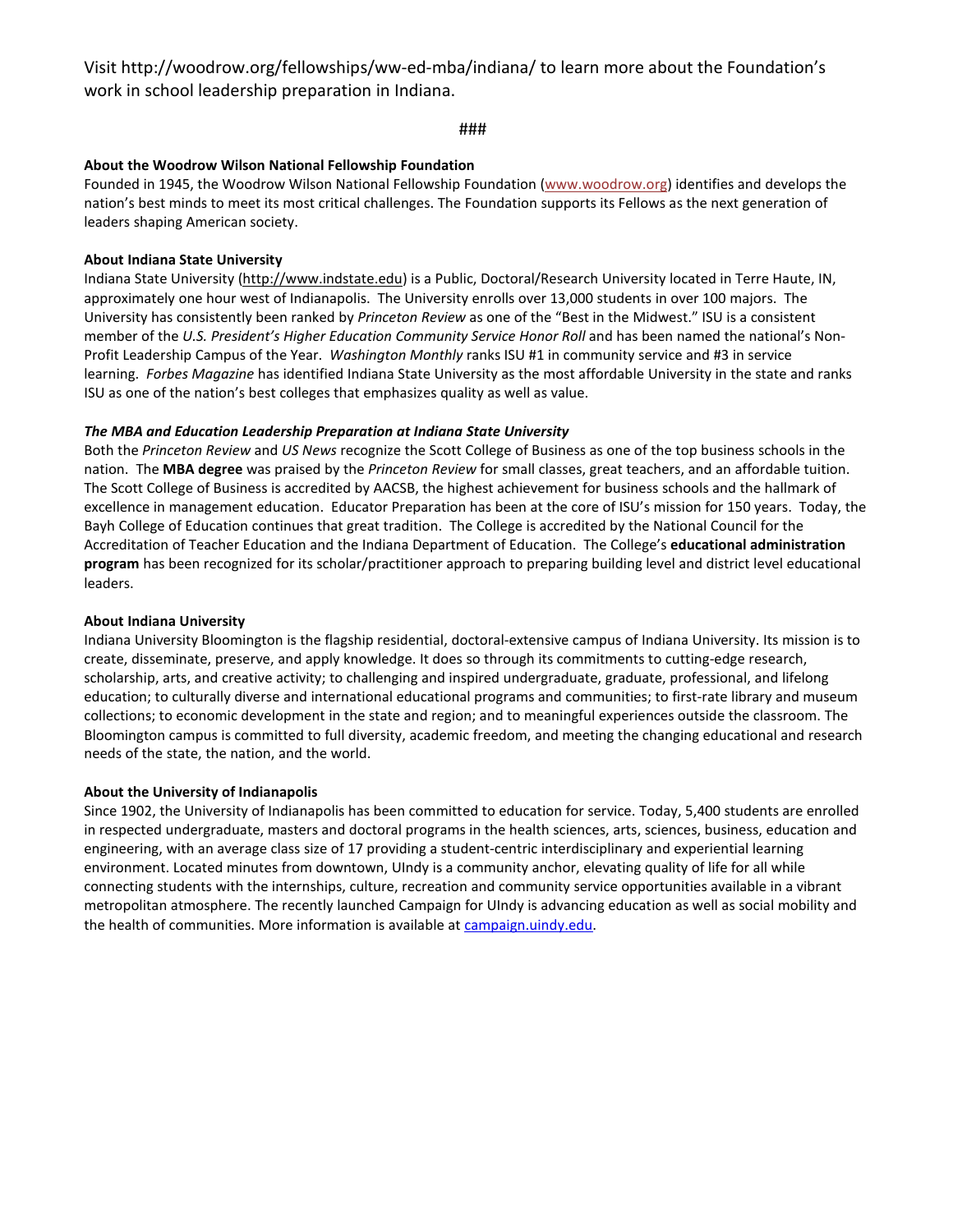### **The 2016-17 Class of Indiana MBA Fellows in Education Leadership include:**

#### *The University of Indianapolis*

- Austin Barcome
- Carroll Bilbrey
- Jordan Bragg
- Meagan Campbell
- Brelyn Critzer
- Stephanie Dalton
- Kea Deppe
- Brent Dikeman
- Georgia Everett
- Spencer Fort
- Shelbi Fortner
- Jodi Hauk
- Kelly Herron
- Melinda Just
- Lauren Kersey
- Jill Landers
- McKenzie Leckrone
- Patrick Mahaffey
- Gretchen Matthews
- Melisa McCain
- Laci McKenzie
- Jodi Morrow
- Danielle Murphy
- Rachel Neese
- Edward Roe
- Zach Schroeder
- Christy Shepard
- John Skomp
- Amelia Torres
- Robert Van Horn
- Amy Wackerly
- **Grace Wallace**
- Ginger Washington
- Charonda Woods

#### *Indiana State University*

- Tracy Carrillo
- John Chinn
- Jeffrey Clutter
- Jeffery Dierlam
- William Durham
- Christian Frye
- Matthew Irwin
- Mary Katherine Jenner
- **•** Erin Kaiser
- Cheryl McIlrath
- RonNella Moore